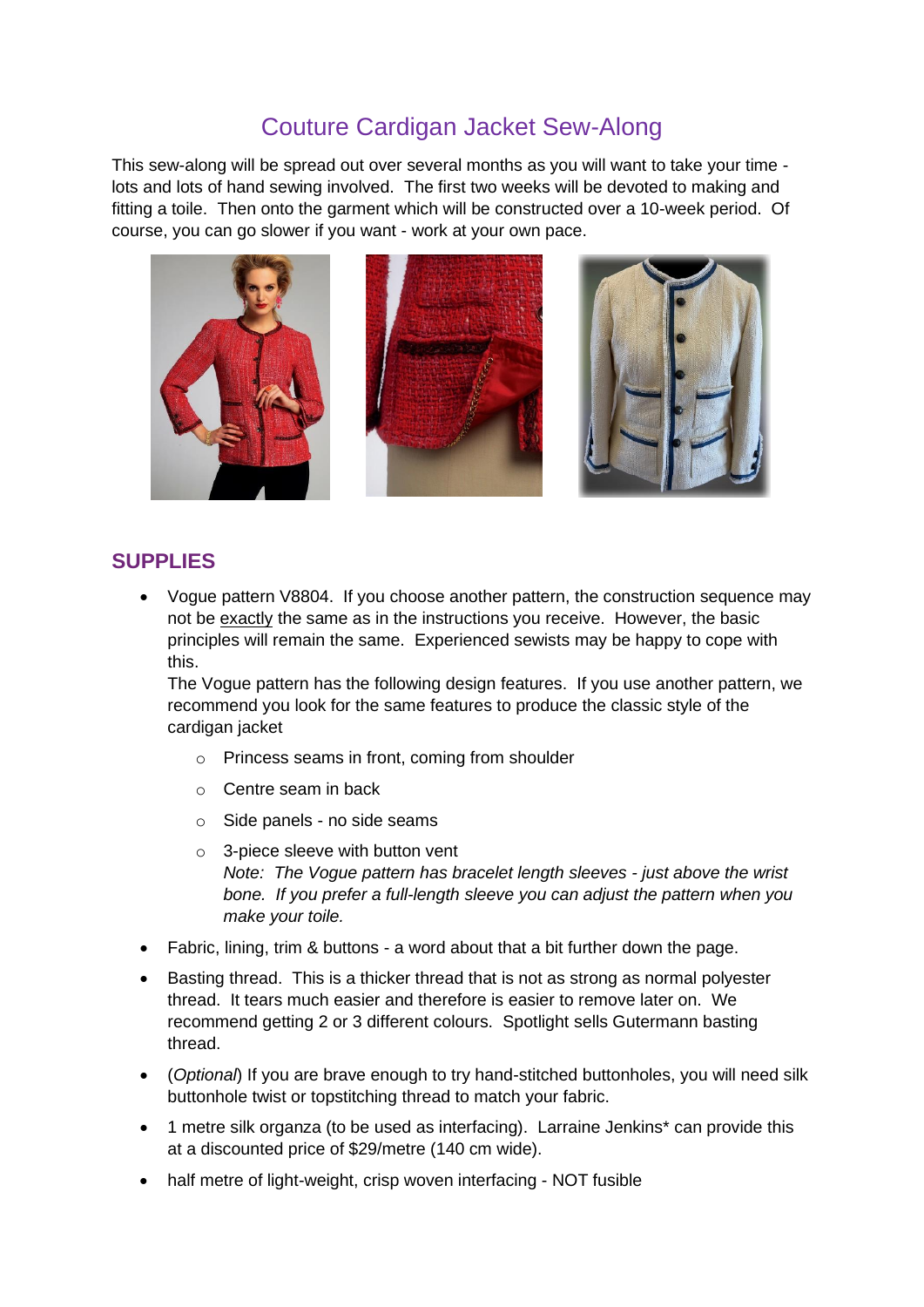- Clapper also available from Larraine Jenkins\* at discounted price of \$32 (plus postage)
- Sleeve roll (or you can use a rolled up towel)
- Tailor's ham
- Chain for jacket hem

*\*Larraine Jenkins is an ASG member. Orders can be placed by emailing* [larrainej@ozemail.com.au](mailto:larrainej@ozemail.com.au) *Discounted prices available to sew-along participants only. Please quote 'AUSSEW-Along' in order.*

*Please do not contact Larraine with queries about the sew-along; she will provide supplies only. Any queries should be directed to* [sewalong@aussew.org.au](mailto:sewalong@aussew.org.au)

## **FABRIC**

The most traditional choices are nubby tweeds and plaids, usually wool or wool blends. For warmer climates you can consider cotton or silk blend tweeds. Stick to natural fibres and fabrics that are not tightly woven. Steam is used to shape certain areas of the garment so synthetics or tightly woven fabrics are not appropriate.

Checks and plaids are frequently used for this jacket. However, that does introduce another element of complexity - you have to match the pattern in the fabric! If this is your first attempt at the 'Chanel' jacket, we recommend a plain colour or a pattern that does not require matching. For those who have their heart set on a plaid, some very basic pattern matching instructions will be provided prior to cutting into your fashion fabric.

What to use for lining? As you are using natural fibres for the jacket, it is best to stick with natural fibres for lining. Silk charmeuse is a lovely choice. For something a bit more stable and easier to work with, silk dupion is a good option. Consider washing the dupion first. Washing will change the 'hand' and the look of the silk. It will have a softer feel and a slightly creased look, even after ironing. It gives the fabric a 'vintage' look which is quite nice. If you have chosen a plain colour fashion fabric, think about a print for the lining optional but a bit different.

#### **TRIM AND BUTTONS**



Braid trim, also called gimp, is one of the most common trims for the cardigan jacket. It is also one of the easiest to apply as it can be shaped around corners and curves. The red jacket (above) has gimp trim.

Flat ribbons, such as grosgrain, can also be used but it is best to stick to a narrow width (no more than 1 cm or 3/8") as the tightly woven edges mean they are less flexible around curves.

Fringe made with self-fabric is also very popular, and easy to

apply. Usually the fringe is combined with a braid or ribbon trim as in the cream jacket pictured above.

Buttons, combined with the trim, can turn an ordinary jacket into something special. It's worth the extra money required to purchase quality buttons. Refer to your pattern instructions for the size and number of buttons required.